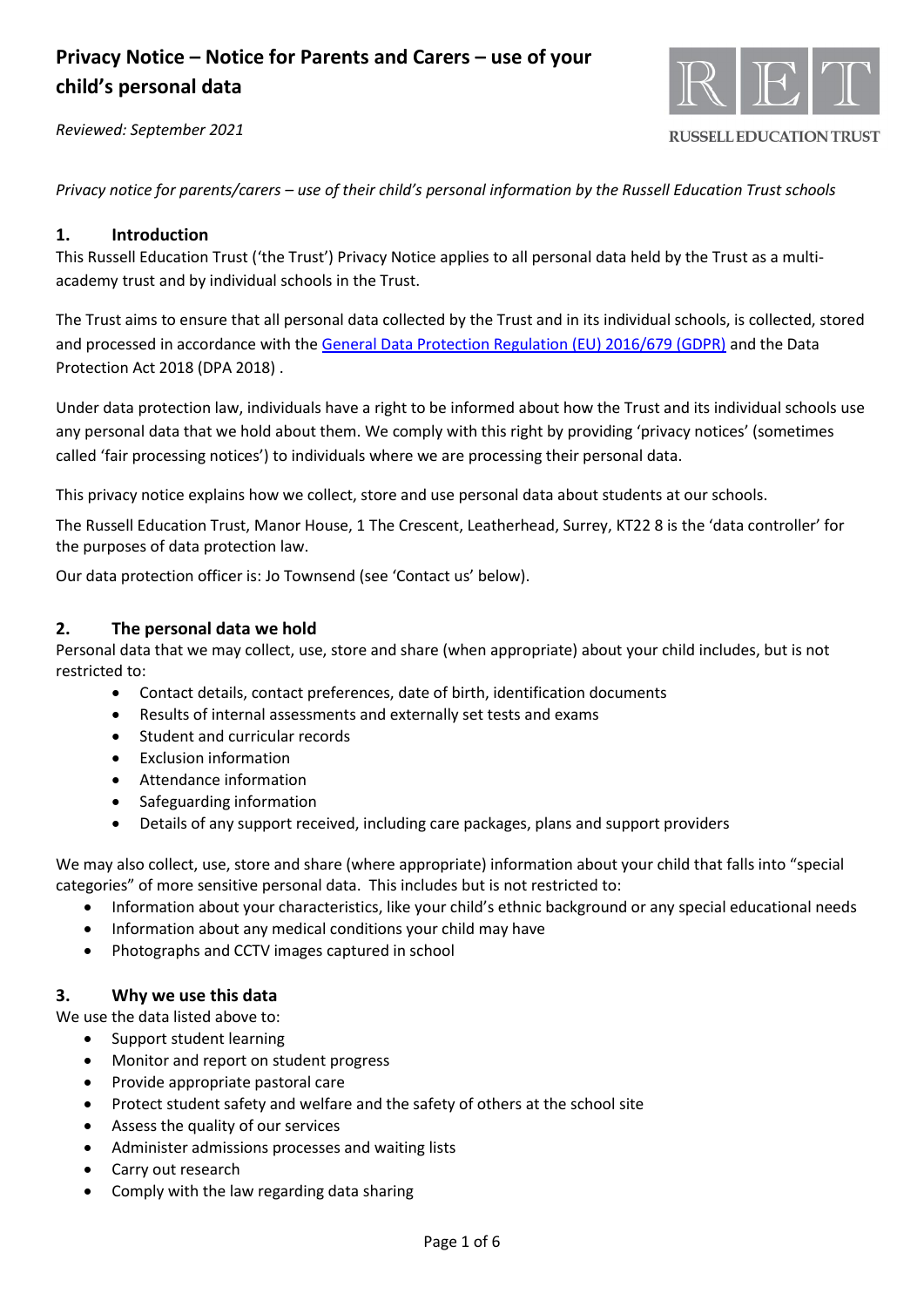

*Reviewed: September 2021*

## **3.2 Use of your child's personal data in automated decision making and profiling**

We do not currently process any personal data through automated decision making or profiling. If this changes in future, we will amend any relevant privacy notices in order to explain the processing to you, including your right to object to it.

## **4. Our lawful basis for using this data**

We only collect and use your child's personal data when the law allows us to. Most commonly, we process it where:

- We need to comply with a legal obligation this means we need to process the data to meet our responsibilities under law such as sharing information with the Department of Education and Local Education Authority.
- We need it to perform an official task in the public interest this means we need to use your child's data to fulfil our official duties
- We have obtained your consent to use it in a certain way we will obtain your consent to use your child's personal data in specific circumstances.
- We need to protect your child's vital interests (or someone else's interests) this means in a life-or-death situation, such as a medical emergency.
- We have legitimate interests in processing the data where there is minimal privacy impact and we have a compelling reason to do so.

Where you have provided us with your consent to use your child's information, you may take back this consent at any time. We will make this clear when requesting your consent and will explain how you would go about withdrawing your consent.

## **4.1 Our basis for using special category data**

For 'special category' data (more sensitive personal information), we only collect and use it where we have both a lawful basis, as set out above and one of the following conditions for processing as set out in data protection law:

- We have obtained your specific and explicit consent to use your child's information in a certain way
- We need to protect an individual's vital interests (i.e. protect your life or someone else's life), in situations where you're physically or legally incapable of giving consent
- We need to perform or exercise an obligation or right in relation to employment, social security or social protection law
- We need to process it for reasons of substantial public interest as defined in legislation.
- The data concerned has already been made manifestly public by you
- We need to process it for the establishment, exercise or defence of legal claims
- We need to use it for public health reasons and it is used by, or under the direction of a professional obliged to confidentiality under the law
- We need to use it for health or social care purposes and it is used by or under the direction of a professional obliged to confidentiality under the law
- We need to process it for archiving or for statistical purposes, and the processing is in the public interest.

Some of the reasons listed above for collecting and using your personal information overlap, and there may be several grounds, which justify our use of this data.

## **5. Collecting this information**

While the majority of information we collect about students is mandatory, there is some information that can be provided voluntarily.

Whenever we seek to collect information from you, we make it clear whether providing it is mandatory or optional. If it is mandatory, we will explain the possible consequences of not complying or whether you have a choice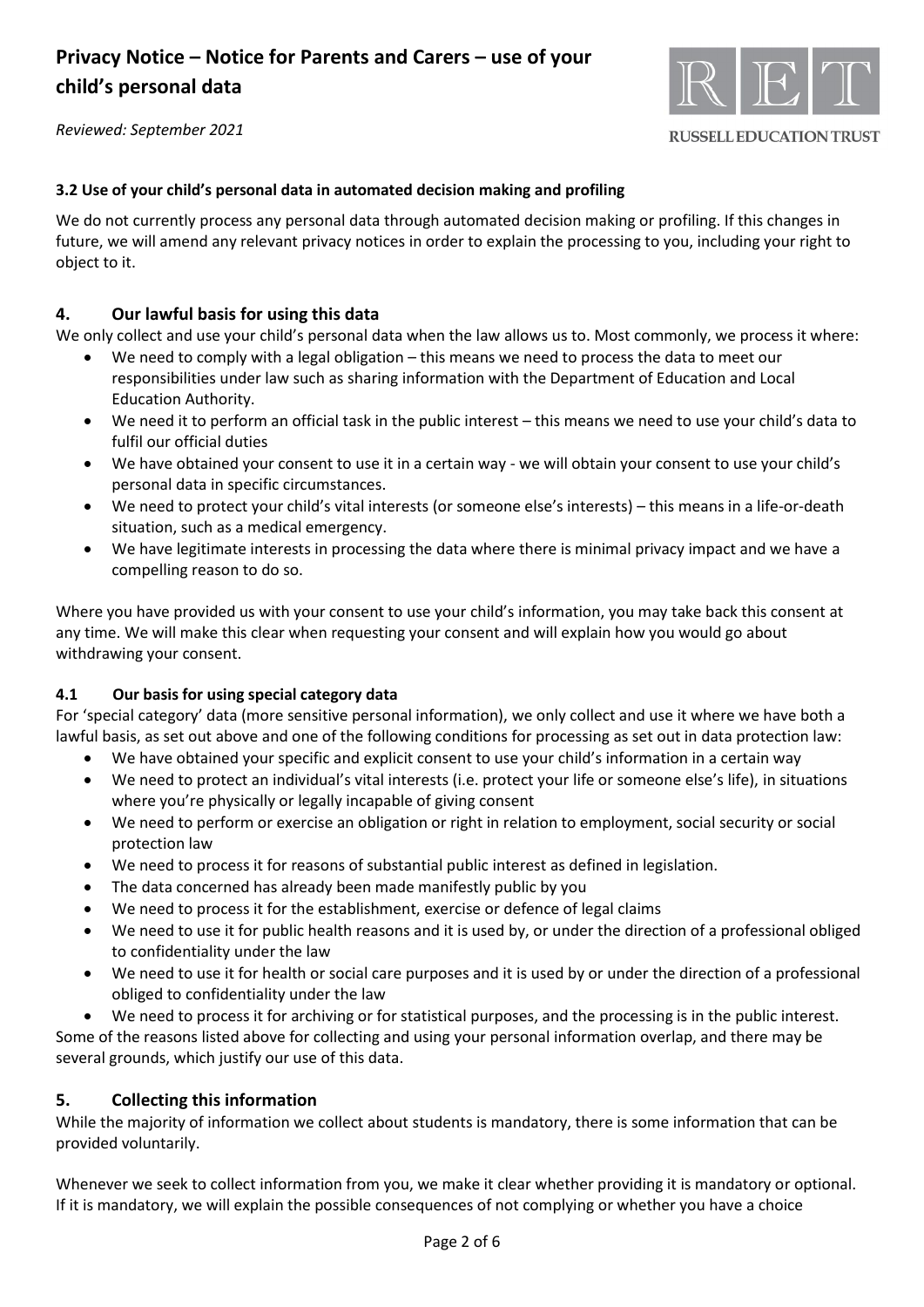

### *Reviewed: September 2021*

**RUSSELL EDUCATION TRUST** 

Most of the data we hold about your child will come from you, but we may also hold data about you from others such as:

- Local authorities
- Government departments or agencies
- Other schools and colleges
- Police forces, courts, tribunals
- Medical professionals
- Your representatives
- Your family

### **6. How we store this data**

We keep personal information about students while they are attending our schools. We may also keep it beyond their attendance at our schools if this is necessary.

Our Data Retention Schedule explains how long we will hold your child's personal information. You can request this from the school.

We have security measures in place to prevent your child's personal information from being accidently lost, used or accessed in an unauthorised way, altered or disclosed.

We will dispose of your child's personal data securely when we no longer need it.

### **7. Data sharing**

We do not share information about students with any third party without consent unless the law and our policies allow us to do so.

Where it is legally required, or necessary (and it complies with data protection law) we may share personal information about students with:

- Local authorities to meet our legal obligations to share certain information with it, such as safeguarding concerns and exclusions
- Government departments and agencies such as The Department for Education (including the Education Skills Funding Agency and Regional Schools' Commissioner) to meet the requirements under the Trust's Funding Agreement to provide certain information on the educational provision of the Trust.
- Our youth support services provider to provide appropriate educational and pastoral opportunities to students
- Careers service providers to provide appropriate careers advice and opportunities to our students
- Inset day and trip providers to provide appropriate educational and pastoral opportunities to our students
- The student's family and representatives to ensure that we can meet the educational and pastoral requirements of our students and their families or carers.
- Educators and examining bodies to support the successful education of our students including the proper coordination of their examination entries.
- Our regulator e.g. Ofsted to meet our obligations under the legislative framework for the monitoring and evaluation and assessment of schools.
- Suppliers and service providers to enable them to provide the service we have contracted them for, such as IT service providers
- Financial organisations such as our schools' electronic payments provider to meet our schools' financial commitments and to ensure the effective working of its financial systems.
- Central and local government to meet the requirements under the Trust's Funding Agreement and other data collection requirements such as statistical and financial returns.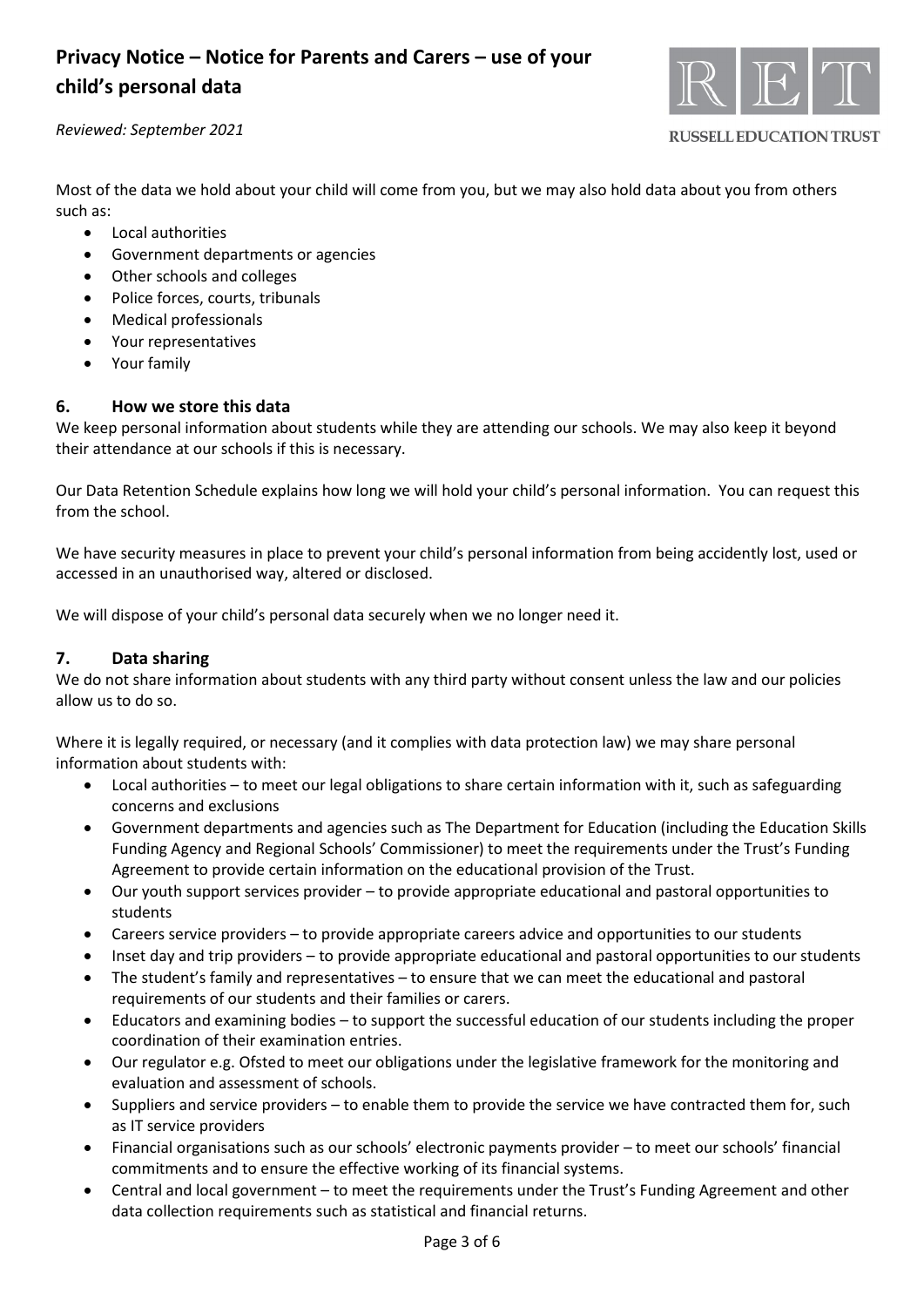

*Reviewed: September 2021*

**RUSSELL EDUCATION TRUST** 

- Our internal and external auditors to meet our legal obligations to have our accounts audited in accordance with legislation.
- Survey and research organisations to support the collation of data to support the improvement of education across the country.
- Health authorities to meet our obligations to protect the welfare of our students. This includes sharing your child's details with NHS Test and Trace/Public Health England, where necessary, in relation to Coronavirus (Covid 19).
- The School Nurse to meet our obligations to protect the welfare of our students
- Security organisations to ensure that our staff and students are as safe as possible and to meet our obligations and duties under legislation.
- Health and social welfare organisations– to meet our obligations to protect the welfare of our students.
- Professional advisers and consultants to ensure that can meet the educational and pastoral requirements of our students.
- Charities and voluntary organisations to ensure that can meet the educational and pastoral requirements of our students.
- Police forces, courts, tribunals to meet our obligations to share certain information in accordance with legislation.
- Professional bodies to ensure that can meet the educational and pastoral requirements of our students.
- Other Russell Education Trust schools and the Trust's central team to support the effective management and operation of our schools, for example to facilitate benchmarking exercises.

## **National Pupil Database**

We are required to provide information about students to the Department for Education as part of statutory data collections such as the school census.

Some of this information is then stored in the [National Pupil](https://www.gov.uk/government/publications/national-pupil-database-user-guide-and-supporting-information) Database (NPD), which is owned and managed by the Department and provides evidence on school performance to inform research.

The database is held electronically so it can easily be turned into statistics. The information is securely collected from a range of sources including schools, local authorities and exam boards.

The Department for Education may share information from the NPD with other organisations, which promote children's education or wellbeing in England. Such organisations must agree to strict terms and conditions about how they will use the data.

For more information, see the Department's webpage on [how it collects and shares research data.](https://www.gov.uk/data-protection-how-we-collect-and-share-research-data) You can also contact the [Department for Education](https://www.gov.uk/contact-dfe) with any further questions about the NPD.

## **7.1 Transferring data internationally**

Where we transfer personal data to a country or territory outside the European Economic Area, we will do so in accordance with data protection law.

In cases where we have to set up safeguarding arrangements to complete the transfer, you can get a copy of these arrangements by contacting us.

## **8. Your rights**

## **8.1 How to access personal information that we hold about your child**

You have a right to make a **'subject access request'** to gain access to personal information that we hold about your child.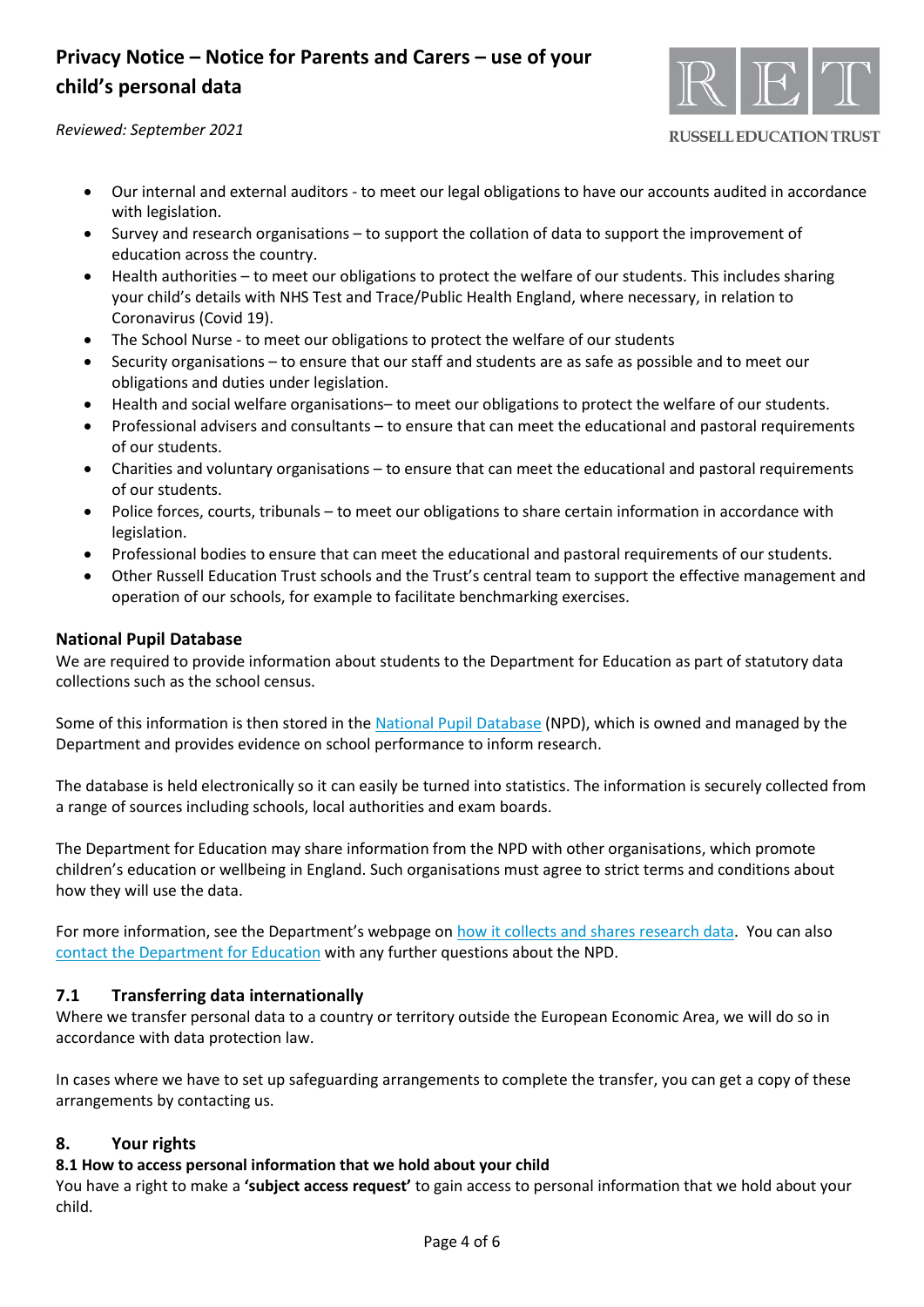

**RUSSELL EDUCATION TRUST** 

#### *Reviewed: September 2021*

If you make a subject access request, and if we do hold information about your child, we will, (subject to any exemptions that apply):

- Give you a description of it
- Tell you why we are holding and processing it, and how long we will keep it for
- Explain where we got it from, if not from you
- Tell you who it has been, or will be, shared with
- Let you know whether any automated decision-making is being applied to the data, and any consequences of this
- Give you a copy of the information in an intelligible form

You may also have a right for your child's personal information to be transmitted electronically to another organisation in certain circumstances.

Once your child is able to understand their rights over their own data (generally considered to be age 12, but this is to be considered on a case-by-case basis), we will need to obtain consent from your child for you to make a subject access request on their behalf.

If you would like to make a request, please contact us (see 'Contact us' below).

### **8.2 Your right to access your child's educational record**

There is no automatic parental right of access to the educational record in academies and free schools. You should follow the process for subject access requests, detailed above, if you wish to access your child's records.

### **8.3 Your other rights regarding your child's data**

Under data protection law, you may have certain rights regarding how your child's personal data is used and kept safe, including the right to:

- Object to the use of your child's personal data
- Prevent your child's data being used to send direct marketing
- Object to and challenge the use of your child's personal data for decisions being taken by automated means (by a computer or machine, rather than by a person)
- In certain circumstances, have inaccurate personal data corrected, deleted or destroyed, or restrict processing
- In certain circumstances be notified of a data breach
- Make a complaint to the Information Commissioner's Office
- Claim compensation for damages caused by a breach of the data protection regulations

To exercise any of these rights, please contact us (See 'Contact us' below)

Once your child is able to understand their rights over their own data (generally considered to be age 12, but this has to be considered on a case-by-case basis), we will need to obtain consent from your child for you to make these requests on their behalf.

### **9. Complaints**

We take any complaints about our collection and use of personal information very seriously.

If you think that our collection or use of personal information is unfair, misleading or inappropriate, or have any other concern about our data processing, please raise this with us in the first instance.